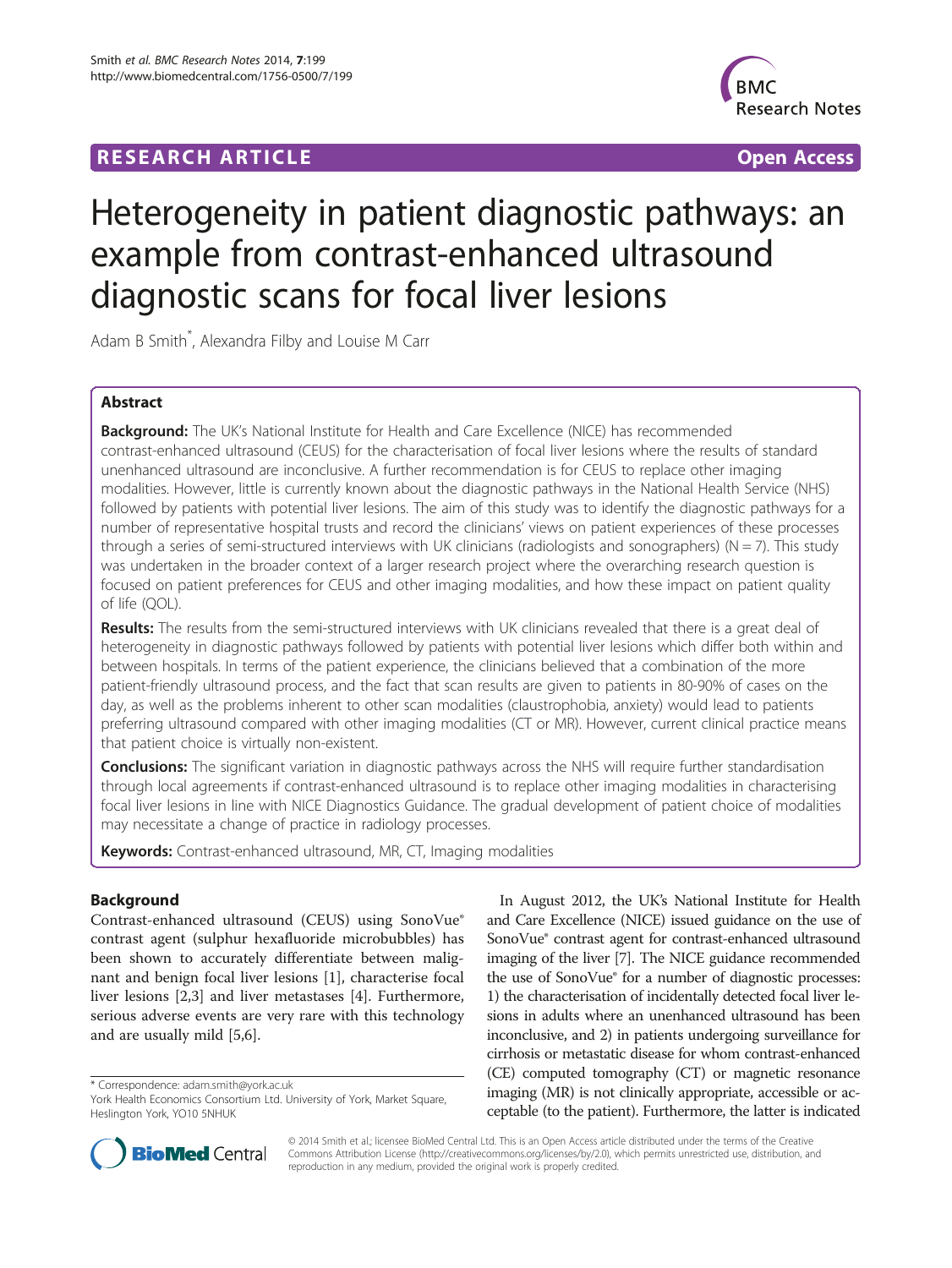where a contrast agent is required for further diagnosis and an unenhanced US scan is unsatisfactory or inconclusive.

The NICE guidance suggests that CEUS may be used in the diagnostic pathway to replace contrast-enhanced CT (CECT) and contrast enhanced MR (CEMR). The NICE guidance also suggests that CEUS could be used as a "triage step" in order to minimise the use of these two technologies, however, the available data only allowed CEUS to be included as a replacement for CECT and CEMR. The potential diagnostic pathways for these two options are shown in Figures 1 and [2](#page-2-0). However, a scoping search identified that little is currently known about the diagnostic pathways that patients follow when undergoing unenhanced/enhanced imaging for focal liver lesions.

This study was undertaken in the broader context of our role as an External Assessment Centre (EAC) for the NICE Medical Technologies Evaluation Programme (MTEP) along with the Regional Medical Physics Department at the Freeman Hospital (Newcastle Upon Tyne NHS Foundation Trust UK)<sup>a</sup>. The overarching research question is focused on patient preferences for CEUS and other imaging modalities, and how these impact on patient QOL, based on the recommendations for further research in the diagnostics guidance issued by NICE [\[7](#page-5-0)]:

Research is recommended on patient preferences, and their impact on quality of life, for contrast-enhanced

The results of this research will help inform the development of a survey instrument to detail patient experiences of imaging scans, as well as a discrete choice experiment to capture patient preference. Therefore, the aim of this study was to produce an overview of clinical practice with regards to diagnostic scans for incidental focal lesions (CEUS/CECT/CEMR). In particular, we were interested in recording the diagnostic pathway followed by the patient from the point of referral (by the GP or as an inpatient or outpatient), through to the scan appointment (and process), and outcome, as well as detailing clinicians' views on their patients' experiences of this process, and how this could impact on patients' quality of life (QOL).

# Methods

## Sample

The study used purposive sampling in recruiting the participants: Bracco SpA (Milan, Italy, manufacturer of SonoVue®) provided a list of hospitals and UK clinicians (radiologists and sonographers) that use SonoVue® and who had consented for their details to be made available to third parties. None of the clinicians were contacted before approval had been sought and provided by Bracco.

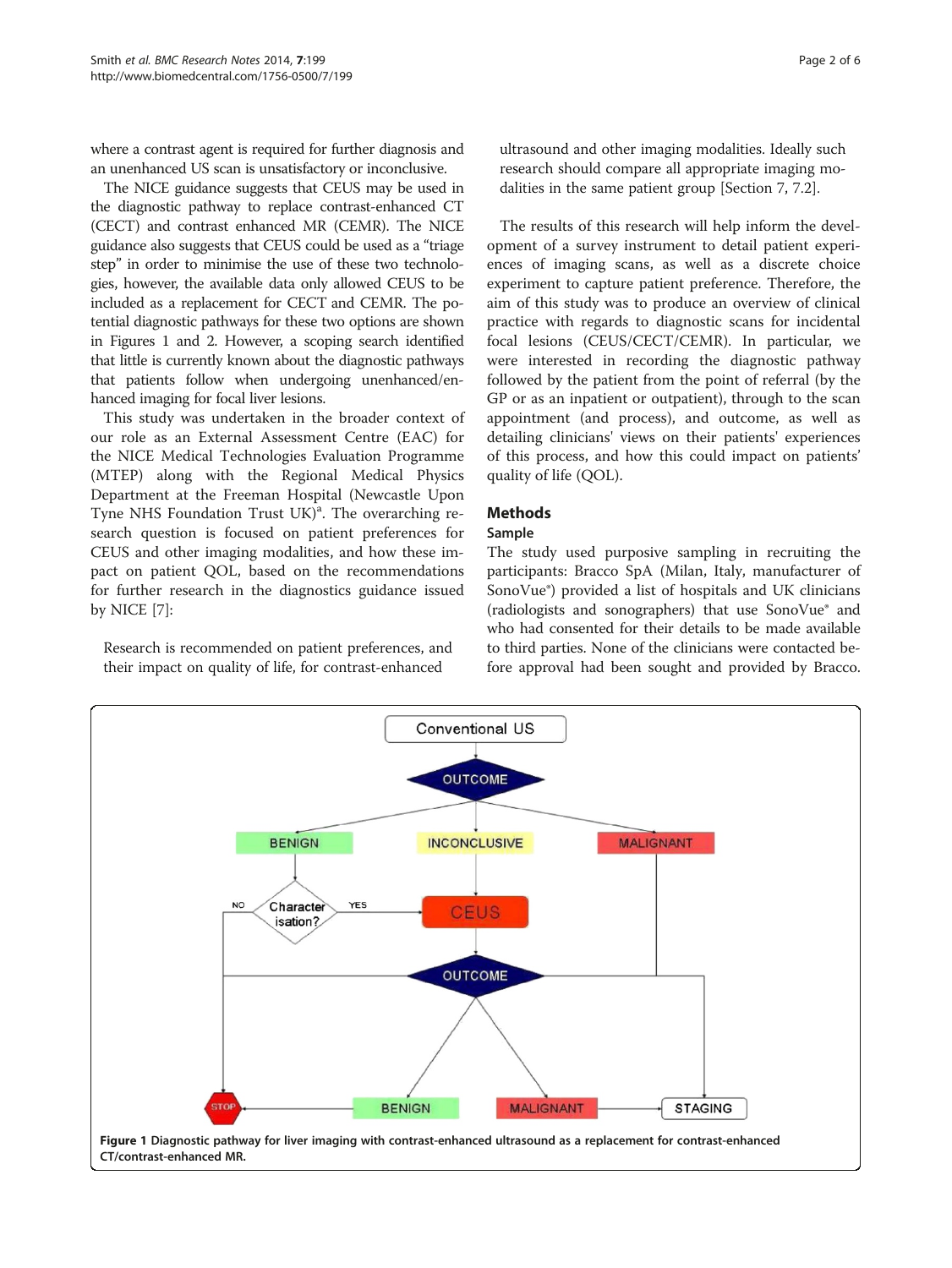<span id="page-2-0"></span>

Seven clinicians were approached based on the high volumes of SonoVue® used at their centres, of these, four responded and were interviewed. A further three contacts were provided by our partners at Newcastle Upon Tyne NHS Foundation Trust. In total, seven interviews were carried out. As this study was a service evaluation no research ethics or NHS R & D approval was required ([http://www.hra.nhs.uk/\)](http://www.hra.nhs.uk/).

# Design

Semi-structured interviews were held with clinicians either in person or over the telephone. Use was made of the NICE Guidance (DG5) to identify pathways, diagnostic and referral processes associated with the scanning modalities. Furthermore, a preliminary review of the literature had been undertaken to identify questions and concerns of patients undergoing scans (e.g. claustrophobia, adverse events). Both of these were employed to develop a set of questions which was used to guide the interviews with clinicians (Additional file [1](#page-4-0)). The interviews were scheduled to last an hour and were conducted by two interviewers (AF, ABS). Detailed notes of the interview were independently taken by both interviewers, and were reviewed after the interview. Any omissions and/or errors were corrected and a penultimate draft of the interview was then transcribed. This was sent to the clinician concerned for comments and feedback.

# Results

A total of 7 interviews were held with senior clinicians at consultant radiographer or radiologist grade, all of whom had significant experience in using SonoVue<sup>®</sup>. The clinicians were employed at different NHS trusts across England (North East, East Anglia, West Yorkshire and London). The interviews lasted on average around 30 minutes. The initial interviews tended to take slightly longer as the interviewers familiarised themselves with the questions (approximately  $45 - 60$  minutes).

There were large reported variations in clinical practice both within and between different hospitals and NHS trusts, and there were differences (within hospitals) between individual clinicians. For instance, some hospitals / trusts had local clinical guidelines in place in terms of referral and scanning pathways, for others, these decisions were based on individual clinical judgement (see Figure [3](#page-3-0)). This scenario is further complicated by the fact that contrast-enhanced ultrasound scans may be provided by sole clinicians or a team of clinicians and not all clinicians are trained to use SonoVue.

The diagnostic pathway between and within hospitals varied at several different points. Patients were referred through the GP or as an inpatient/outpatient (including those on screening programmes). Waiting times for a CEUS or standard ultrasound (US) appointment varied considerably across trusts from between 1–2 weeks to 6 weeks (maximum waiting period recommended by the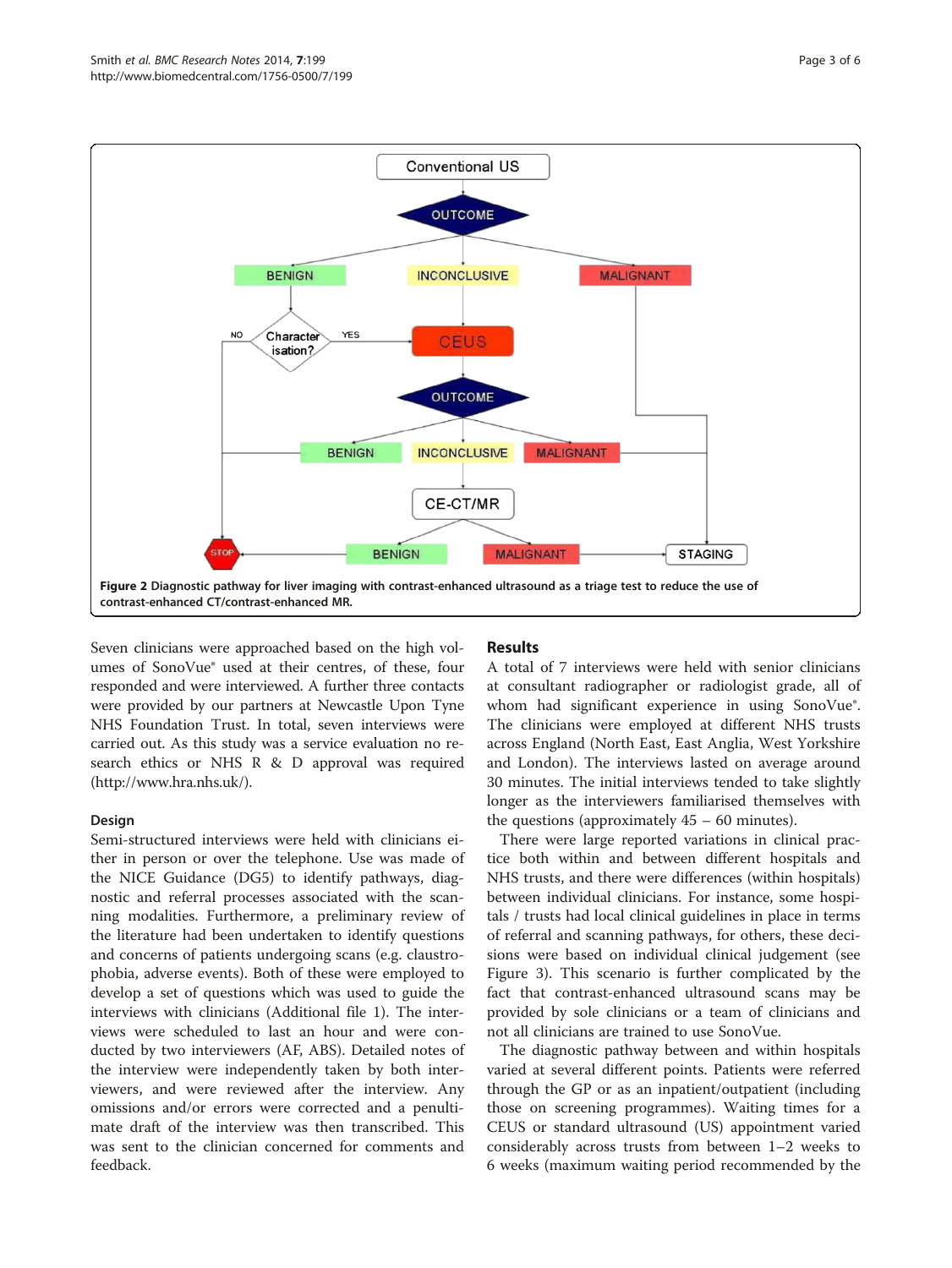<span id="page-3-0"></span>

NHS). The median waiting time for this sample was 2 weeks, which corresponds to the UK median waiting time for diagnostic scans [[8\]](#page-5-0). Lengthier waiting times are to be expected particularly for GP referrals, as the GP would in most instances not know that a focal liver lesion was present. One clinician reported that patients may also receive the CEUS on the same day as another scan. The differences in wait times depended on several factors, including: the availability of trained staff and hospital process (some hospitals were willing to 'absorb' the cost of performing a CEUS while only charging for the standard US that the patient had been referred for, in hospitals that were not willing or able to do this the patient was to be referred back to their practitioner). The wait time for results also varied between and within hospitals with many patients receiving their results immediately. The majority of clinicians (5/7, 71%) reported that patients would be informed of their results on the day of the scan if the lesion was benign. These clinicians noted that patients would not be informed immediately if the lesion was malignant. However, one clinician noted that patients would be told of a malignancy if in his/her opinion the patient would be able to cope with this information.

Contrast-enhanced ultrasound is currently used to characterise a known lesion or as a diagnostic process. The procedure times were approximately the same across the scanning modalities at around 20–30 minutes (as reported by all 7 clinicians). Patients were unlikely to experience more than two of the scanning modalities (i.e. they tended to experience standard US plus one of the contrast enhanced investigations) according to the clinicians interviewed.

Adverse reactions or side-effects to CEUS were virtually nonexistent: one clinician reported the incidence of adverse

reactions as <0.1% (another clinician reported two cases in 10 years of practice; however, neither of these was attributable to the ultrasound contrast agent). In contrast to this, all clinicians ( $N = 7$ ) noted that MR/CT may induce anxiety and feelings of claustrophobia and the contrast agent used in CT scans was associated with side effects, such as, a metallic taste, the feeling of bladder incontinence, nausea and/ or a rash. An increased risk of an adverse reaction to the contrast agent used in CEMR was reported compared to that used in CEUS. Furthermore, the ultrasound scan process was described as a more patient-friendly and informal process than CT or MR scans. The clinician would be present in the room to talk to the patient during the process and a friend or family member could be present.

Ultrasound was described as having a shortened referral pathway waiting time with the majority of clinicians providing the results for benign cases immediately after the scan. However, practice varied on this point with some clinicians  $(N = 2)$  informing inpatients of the results 24–72 hours after the scan, or sending the results back to the referrer (hospital or GP). For MR/CT, patients did not receive their results immediately. These were sent to the referring clinician introducing further delays (and potentially more anxiety) for the

| Table 1 Summary length of time to receive results |  |  |  |
|---------------------------------------------------|--|--|--|
|---------------------------------------------------|--|--|--|

| <b>Modality</b> | Lesion benign                            | Lesion malignant                         |
|-----------------|------------------------------------------|------------------------------------------|
| CE-US (SonoVue) | -Immediate                               | Varies considerably by hospital:         |
|                 | -Within 24 hours<br>if inpatient, or     | -Less than 1 week                        |
|                 | -Within 1 week, if<br>results sent to GP | -Between $2 - 8$ weeks                   |
| MR/CT           |                                          | Varies considerably<br>(>than for CE-US) |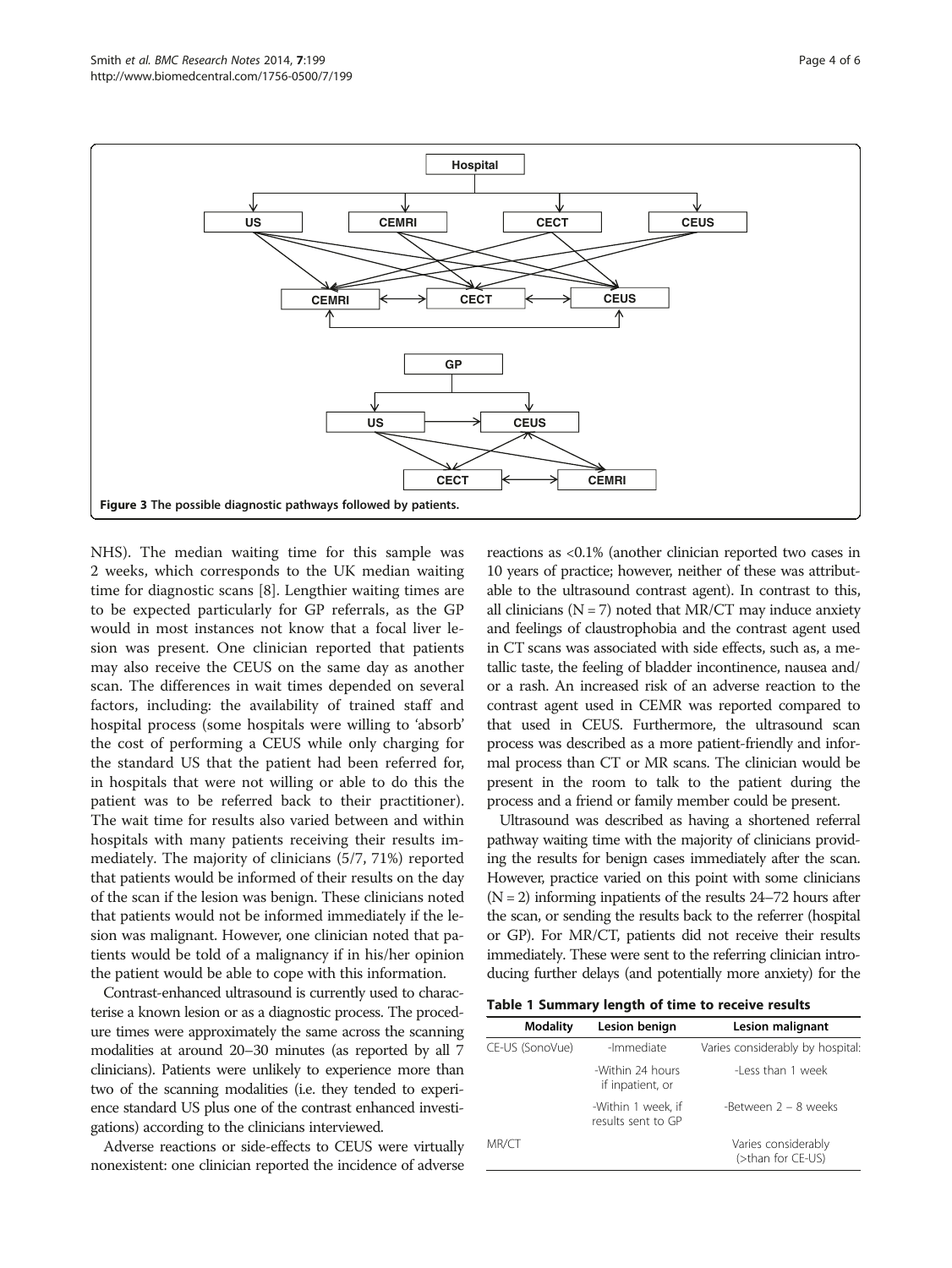<span id="page-4-0"></span>patient (see Table [1\)](#page-3-0). The shortened waiting time for the results (ultrasound) was reported to lead to less patient anxiety. Both of these results are features of CT and MR scans which produce multiple and more detailed images than ultrasound requiring more time to be reviewed.

Currently, patients do not have a choice of which scanning modality they receive. This was based virtually always on clinical judgment (although patients do have the choice of refusing a scan). However, in an isolated case a single patient was able to choose the scanning modality (ultrasound) following a refusal to undergo another MR scan.

# **Discussion**

The clinicians reported significant heterogeneity between and within hospital trusts in terms of the scan process with the patient diagnostic pathway varying significantly. These initial results from the semi-structured interviews suggest that ultrasound has little impact on patient quality of life QOL. In contrast to this, the MR/CT process (scanner) and time to results may impact on QOL (e.g. anxiety), however, this may be transient and will be influenced by the outcome of the scan. The different processes across hospitals, as well as the inherent problems with MR/CT (e.g. anxiety and claustrophobia) are likely to impact on QOL, however the ability to detect this is going to be negatively affected as any impact on QOL may be overshadowed by the "noise" created through the variation in clinical practice (diagnostic accuracy and the actual outcome of the scan as a confounding variable). The clinicians suggested that patients (if given a choice) would prefer ultrasound as there are fewer symptoms/side-effects, and less anxiety induced by the clinical process (results in most cases are provided at the time of the scan) compared to the MR/CT scanners.

The NICE Guidance [[7](#page-5-0)] document for SonoVue® suggests that CEUS could be employed either as a replacement for CECT or CEMR. The NICE guidance also suggests (but does not include in its recommendations) that CEUS could be used as a "triage step". It appeared from the interviews that, in practice, CEUS was being used as a triage step to reduce the amount of CT or MR scans (i.e. it was not only being used when a CT or MR was not clinically appropriate, accessible or acceptable to the patient). The findings of this study suggest that, given the heterogeneity in diagnostic pathways apparent across hospitals, this may be difficult to implement across the UK's NHS without further standardisation of diagnostic pathways.

The study was potentially limited by the small sample size, however, the clinicians interviewed were from Trusts of various sizes, geographic locations and with varying practices and therefore should be representative of the range of practices currently in place in the NHS. Furthermore, given the seniority of those interviewed we were able to capture a broader view of diagnostic imaging processes. However, it

should be noted as a further potential limitation that the study only focused on the patient pathways for practitioners with considerable experience of using the technology, which may have introduced bias.

In terms of providing a basis for further research, the results from the clinician interviews suggest patients' experiences of the imaging modalities will primarily be impacted by the inherent differences between ultrasound and MR/CT scans, including the scan experience and the variations in diagnostic pathway. The clinicians interviewed reported that CEUS has virtually no side-effects, has shorter waiting times for appointments and the results can be provided to patients immediately in the majority of cases, thereby reducing any anxiety. Furthermore, the ultrasound process itself, in contrast to the other modalities, should not induce any anxiety or claustrophobia. However, the investigation itself may be very stressful to patients who want to be reassured their lesion is benign. It may therefore be posited that any differences in patient experience and QOL across the modalities would be explained by these facts alone (and influenced by the outcome of the scan, which is common across the modalities). In other words, all things being equal, given a similar diagnostic outcome the patient experience will be more positive for ultrasound compared to the other modalities. These results will help inform the development of a survey instrument to detail patient experiences of ultrasound scans, as well as a discrete choice experiment to capture patient preference.

## Conclusions

There is a degree of heterogeneity in respect of diagnostic pathways for the characterisation of focal liver lesions meaning that any attempts to introduce contrast-enhanced ultrasound as a replacement or triage step for other imaging modalities may require further standardisation.

#### **Endnote**

This part of the EAC is undertaking a prospective audit detailing the incidence of incidental focal liver lesions.

## Additional file

#### [Additional file 1:](http://www.biomedcentral.com/content/supplementary/1756-0500-7-199-S1.doc) Questions for Clinicians.

#### Abbreviations

CE: Contrast-enhanced; CECT: Contrast-enhanced computerised tomography; CEMR: Contrast-enhanced magnetic resonance imaging; CEUS: Contrastenhanced ultrasound; CT: Computerised tomography; DG: Diagnostics guidance; MTEP: Medical Technologies Evaluation Programme; QOL: Quality of life; US: Ultrasound.

#### Competing interests

The authors declare that they have no competing interests.

#### Authors' contributions

ABS, AF and LC designed the survey; ABS and AF conducted the interviews. All authors contributed to the manuscript.